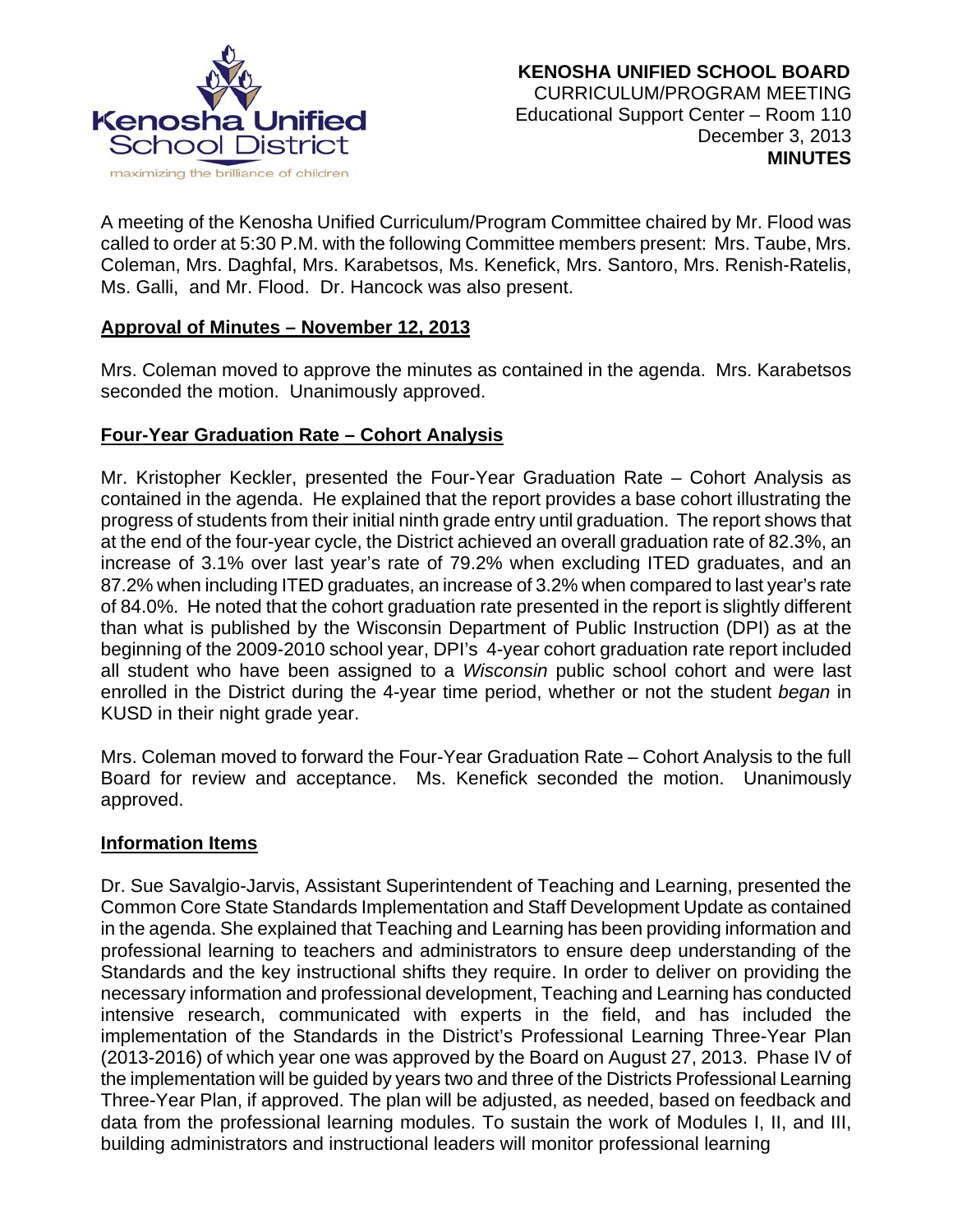community conversations, conduct learning walks, provide support for their colleagues, and monitor student academic progress. This will ensure that appropriate instructional strategies align to the Standards and are embedded in classroom practice.

Questions from Committee members were answered by Dr. Savaglio-Jarvis.

### **Future Agenda Items**

Dr. Savaglio-Jarvis indicated that an Athletics Facilities Update would be presented in January.

Ms. Kenefick inquired about an update on Middle School Honors. Dr. Savaglio-Jarvis indicated that an update would be presented in February.

Mrs. Coleman moved to adjourn the meeting. Mrs. Renish-Ratelis seconded the motion. Unanimously approved.

Meeting adjourned at 6:02 P.M.

Stacy Schroeder Busby School Board Secretary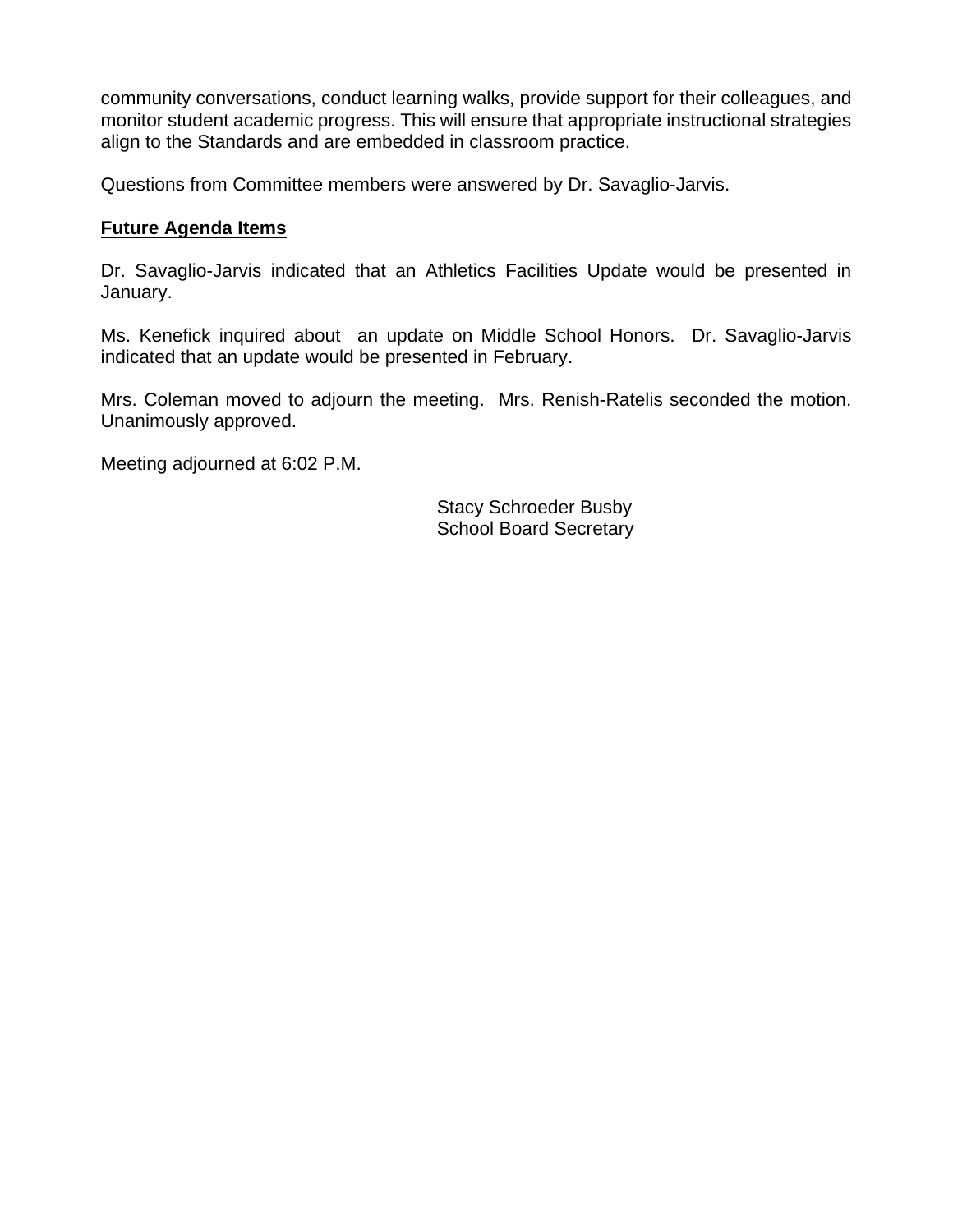

 **KENOSHA UNIFIED SCHOOL BOARD** JOINT PLANNING/FACILITIES/EQUIPMENT & CURRICULUM/PROGRAM MEETING Educational Support Center – Room 110 December 3, 2013  **MINUTES**

A joint meeting of the Kenosha Unified Planning/Facilities/Equipment and Curriculum/Program Committees chaired by Mr. Bryan was called to order at 6:04 P.M. with the following Committee members present: Mrs. Coleman, Mrs. Snyder, Mr. Valeri, Mr. Flood, Mrs. Taube, Mrs. Coleman, Mrs. Daghfal, Mrs. Karabetsos, Ms. Kenefick, Mrs. Santoro, Mrs. Renish-Ratelis, Ms. Galli, and Mr. Bryan. Dr. Hancock was also present. Ms. Bothe and Mr. Zielinski were excused.

### **Proposed Expansion of Kenosha School of Technology Enhanced Curriculum Charter School**

Mr. Patrick Finnemore, Director of Facilities, and Dr. Angela Andersson, Principal at Kenosha School of Technology Enhanced Curriculum (KTEC), presented the Proposed Expansion of Kenosha School of Technology Enhanced Curriculum Charter School as contained in the agenda. They indicated that this past year, there were over 300 students that could not be accommodated at KTEC due to space constraint. Under this proposal, KTEC would be expanded into a two campus charter school maintaining its current location in the former Lincoln Elementary building as well as adding a second location at the former McKinley Middle School building. KTEC would be one school operating with two locations to serve students in Pre-Kindergarten through eighth grade. The second location, which would be located at the former McKinley building, would expand over time. In the 2014-2015 school year, it would serve the needs of students in Pre-Kindergarten through fifth grade. Each year after that, a grad would be added until the school reaches eighth grade in 2017-2018 with a total anticipated enrollment of 775 students. The expansion would be a replication/continuation of the KTEC program.

Ms. Galli departed the meeting at 6:21 P.M.

It is proposed that effective July 1, 2014, KTEC would pay all operating expenses and ensure upkeep on the former McKinley Middle School building. In exchange for covering the expenses of the building, KTEC would use the facility rent free as long as they continued to be an instrumentality of the District. The school would pay utility bills, custodial costs, and maintenance that is needed. To save on start-up costs, KTEC would use excess furniture already owned by the District. This furniture would include student and teacher desks, primary grade chairs, and file cabinets. All other furniture and supplies would be paid by KTEC. These funds would come from carryover dollars that have been saved in recent years, donations, and grants.

Questions from Committee members were answered by Mr. Finnemore and Dr. Andersson.

Mrs. Coleman moved to forward the Kenosha School of Technology Enhanced Curriculum revised charter to the Board for consideration. Mr. Nuzzo seconded the motion. Unanimously approved.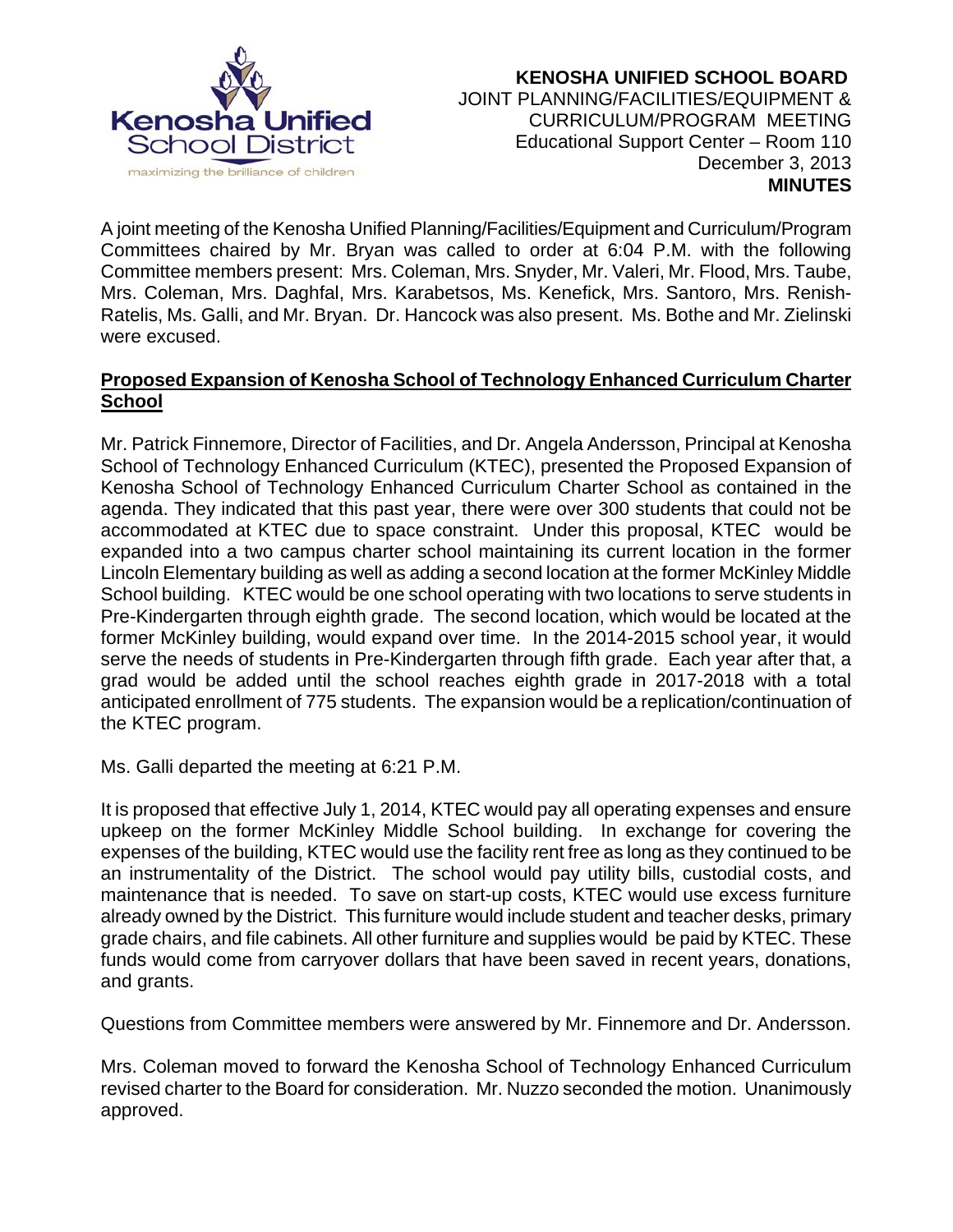# **Future Agenda Items**

There were no future agenda items noted.

Mr. Nuzzo moved to adjourn the meeting. Mrs. Coleman seconded the motion. Unanimously approved.

Meeting adjourned at 7:08 P.M.

 Stacy Schroeder Busby School Board Secretary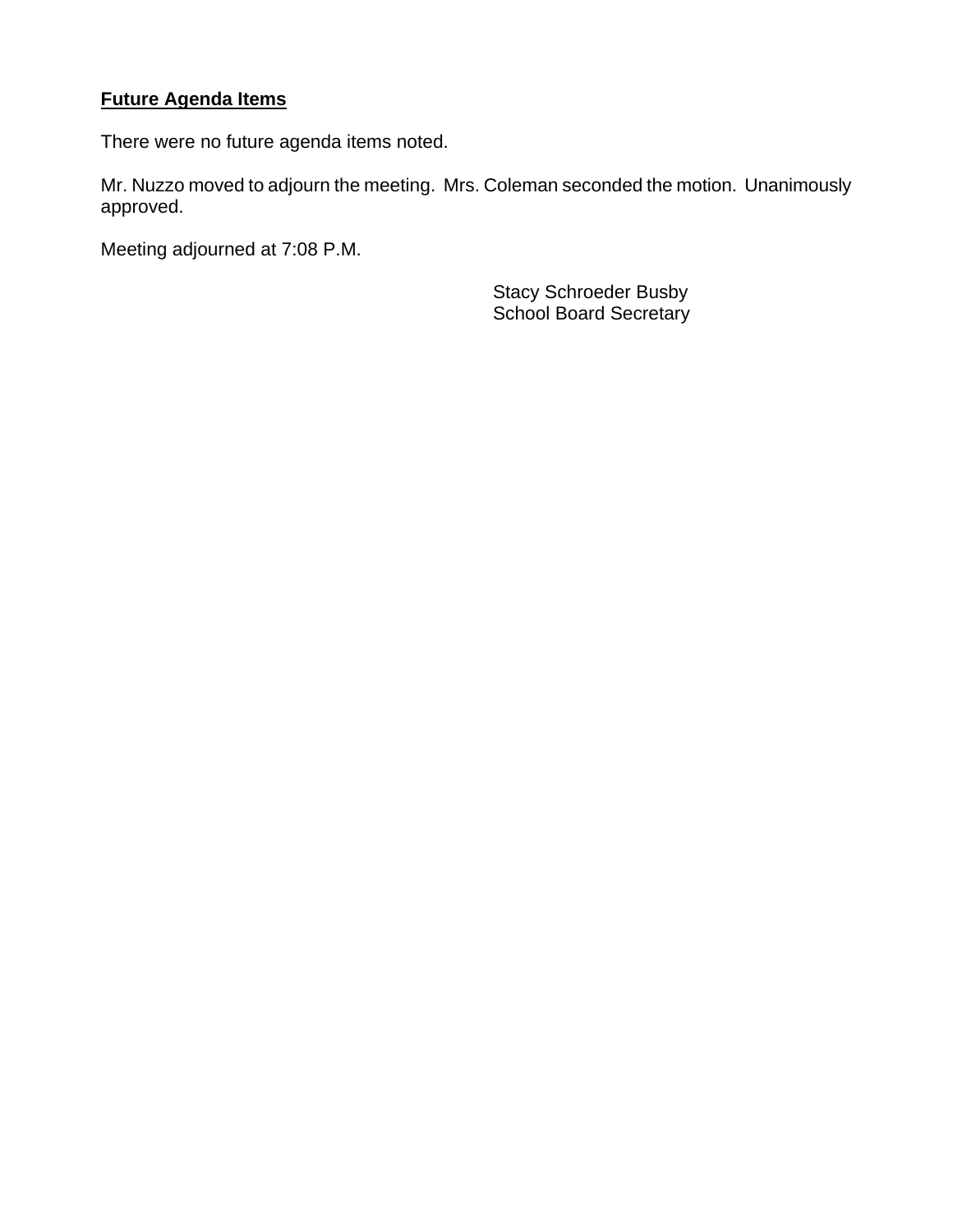

A meeting of the Kenosha Unified Planning/Facilities/Equipment Committee chaired by Mr. Nuzzo was called to order at 7:09 P.M. with the following Committee members present: Mrs. Coleman, Mrs. Snyder, Mr. Valeri, and Mr. Nuzzo. Dr. Hancock was also present. Ms. Bothe and Mr. Zielinski were excused. Ms. Iqbal was absent.

## **Approval of Minutes – November 12, 2013 (2 sets)**

Mr. Nuzzo indicated that due to a lack of a quorum, the minutes would be brought back next month for approval.

#### **Information Items**

Mr. Finnemore indicated that energy projects related to the Capital Projects Update were out for bid and responses are due in mid-December; therefore, he expected to have the initial cost estimates for the Committee in February.

#### **Future Agenda Items**

Mr. Finnemore indicated that he would have the 2014-2015 Major Maintenance Capital Plan ready for the February Committee meeting along with an Athletics Facility Update.

Mrs. Coleman moved to adjourn the meeting. Mr. Valeri seconded the motion. Unanimously approved.

Meeting adjourned at 7:10 P.M.

 Stacy Schroeder Busby School Board Secretary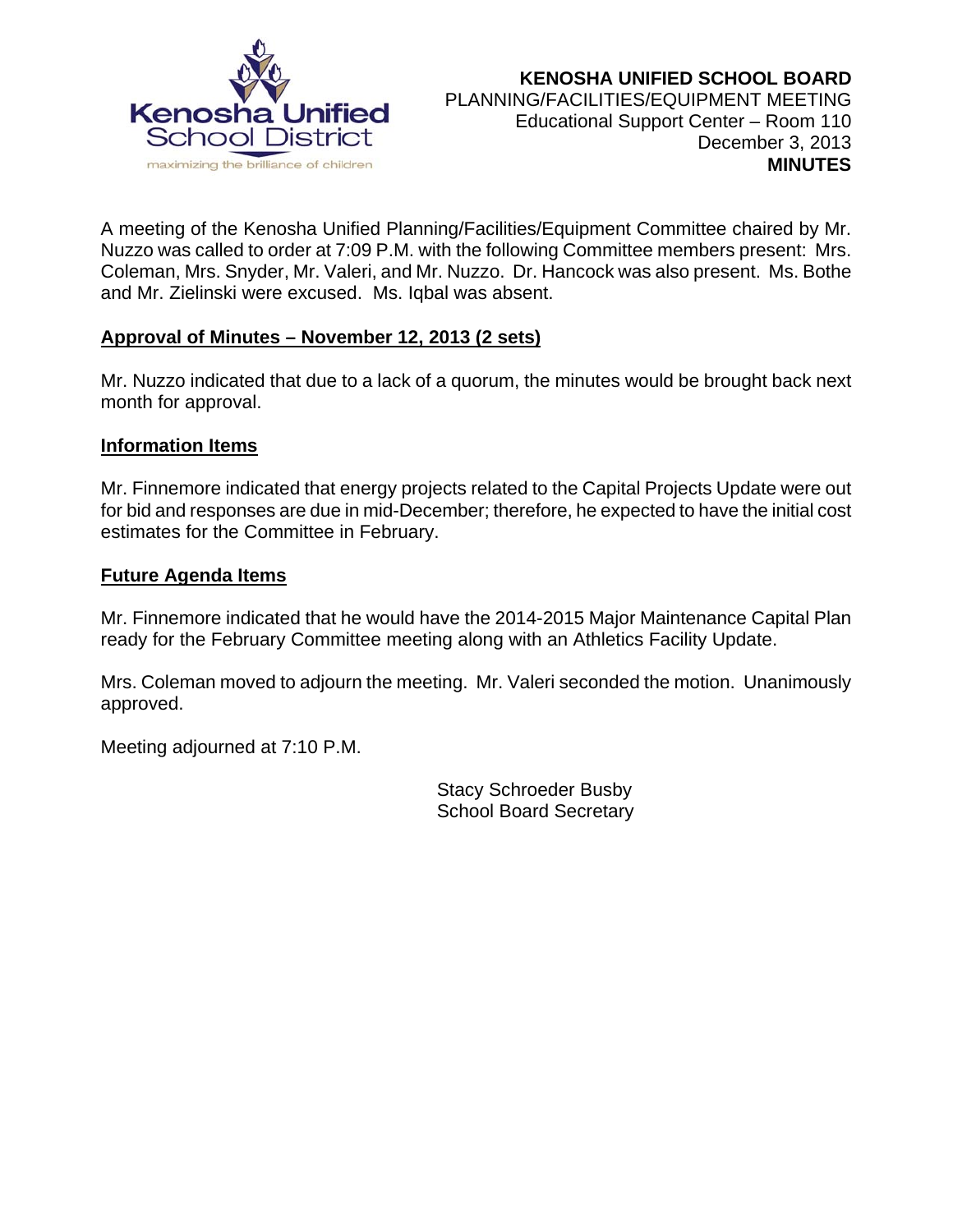

A meeting of the Kenosha Unified Personnel/Policy Committee chaired by Mr. Bryan was called to order at 7:13 P.M. with the following Committee members present: Mr. Flood, Mrs. Snyder, Ms. Burns, Ms. Butler, Ms. Hamilton, Ms. Morrison, Mrs. Dahl, and Mr. Bryan. Dr. Hancock was also present. Ms. Morgan was absent.

#### **Approval of Minutes – November 12, 2013 (3 sets)**

Mr. Flood moved to approve the minutes as contained in the agenda. Ms. Morrison seconded the motion. Unanimously approved.

## **School Board Policy/Rule 8850 – School Board Committees**

Mr. Flood presented School Board Policy/Rule 8850 – School Board Committees. He indicated that he requested the proposed changes to policy/rule as his goal is to give students a voice where it can be given. The proposed changes would increase student representation to two, give student representatives voting rights, and hold them to the same attendance standards.

Mr. Flood moved to forward Policy/Rule 8850 – School Board Committees to the full board for approval. Ms. Snyder seconded the motion. Unanimously approved.

#### **School Board Policy/Rule 5431 – Student Dress Code**

Mr. Bryan introduced Policy/Rule 5431 – Student Dress Code.

Mr. Flood moved to forward all of the proposed revisions to Policy/Rule 5431 – Student Dress Code, except for changes related to I.D.'s, to the full Board. Mrs. Butler seconded the motion.

Discussion followed pertaining to the Committee's recommendation last month for an ad hoc Committee to be formed. Several Committee members expressed the need of an ad hoc committee to allow more discussion on recommended changes and to also receive input from students, parents, and staff.

Mr. Flood with withdrew his motion to forward all of the proposed revisions to Policy/Rule 5431 – Student Dress Code, except for changes related to I.D.'s, to the full Board.

Mr. Flood moved to forward Policy/Rule 5431 – Student Dress Code back to the full Board with the direction that the Board President form an ad hoc Committee by January 30th. Ms. Dahl seconded the motion. Unanimously approved.